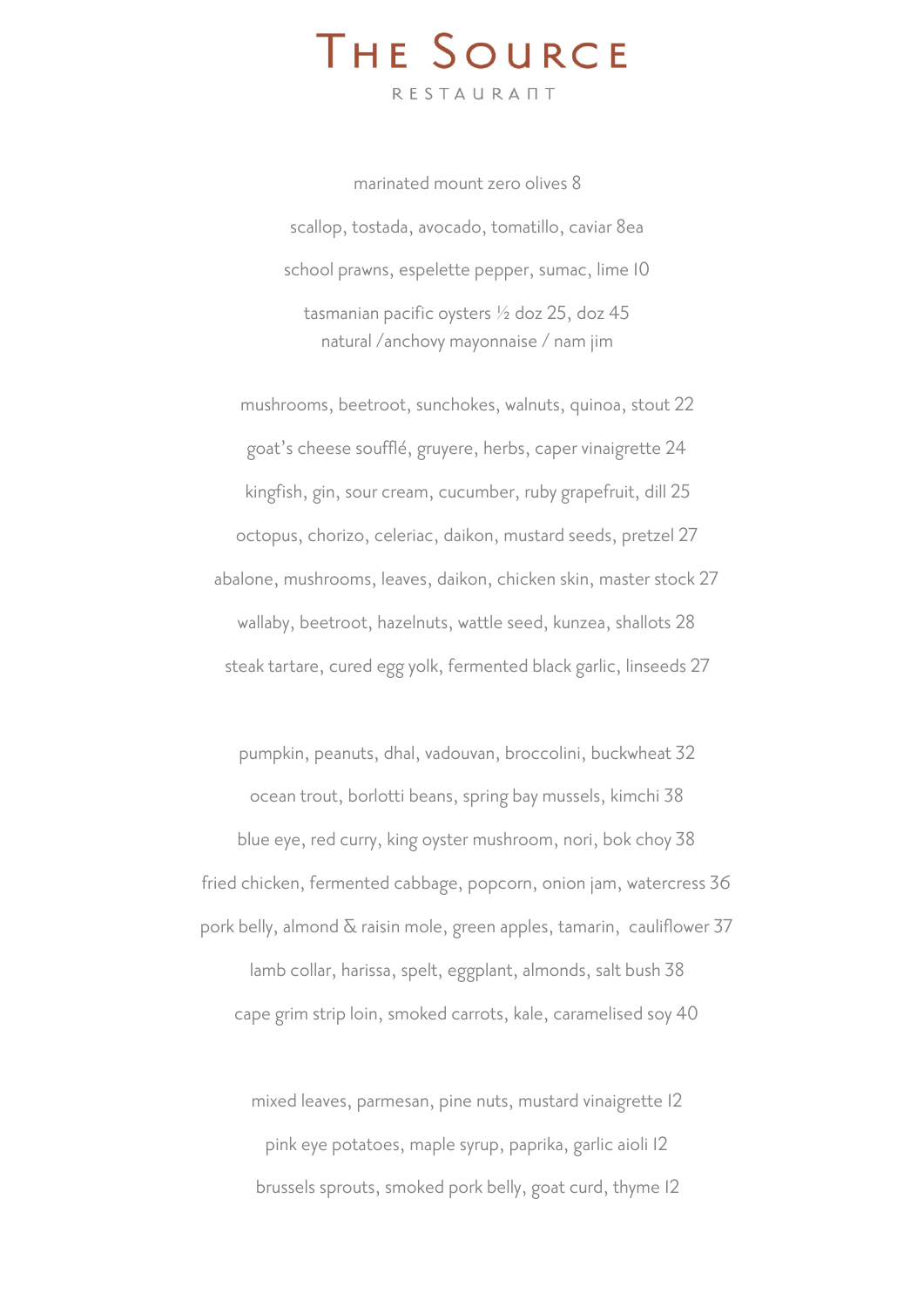## **cocktails**

ruby sparks 20 house rhubarb & ginger amaro, sparkling rosé, soda, orange

cheeky ice tea 20 charles oates apple blanco, citrus, french earl grey, sparkling cabernet

> kunzea southside 20 tanqueray gin, lemon, kunzea, mint, kumquat bitters

oak aged negroni 22 hendrick's gin, punt e mes, antica formula, campari

operetta 20 tasmanian whisky, house vermouth and bitters aged in oak barrel

> espresso martini 20 spiced rum, kahlua, espresso, chocolate bitters

mona maria 18 don julio blanco tequila infused bloody mary

#### **mocktails**

apple, ginger ale, mint  $\overline{\alpha}$  lime 12

sparkling cranberry, orange, bitters  $\delta$  lemon 12

## **beer and cider from the keg**

moo brew pilsner 9

moo brew hefeweizen 9

moo brew pale ale 9

fox friday nefarious ipa 12

moo brew dark ale 9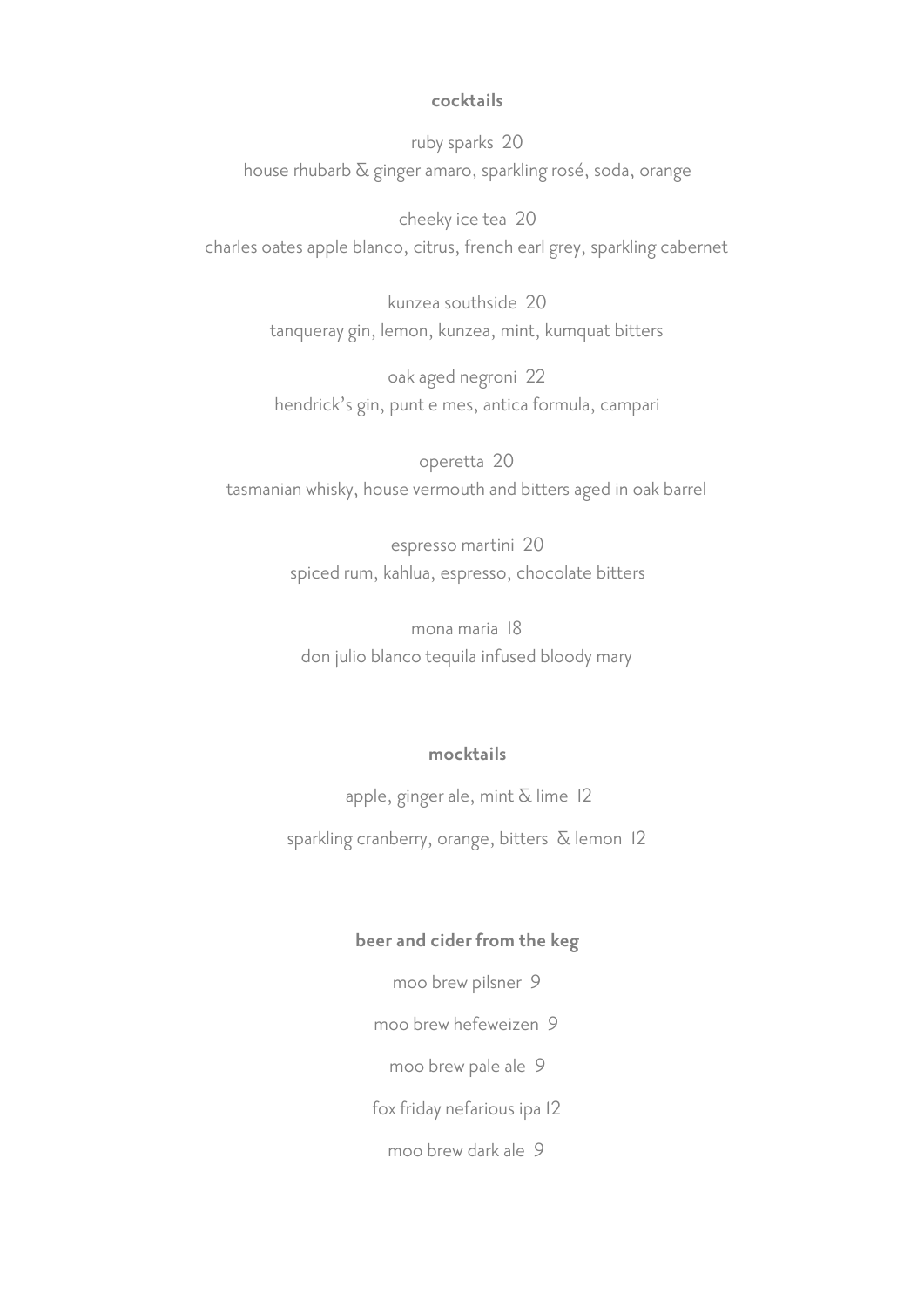### **dessert**

cashew parfait, salted caramel, rhubarb 16

chocolate mousse, passionfruit, pepperberry 16

pumpkin cake, pecans, grains, butter ice cream 16

chocolate truffle 3

cheese 12ea

coal river farm triple cream – cow, tasmania tongola – goat, tasmania charles arnaud comte – cow, france pyengana cheddar – cow, tasmania blackwell gold washed-rind – cow, queensland cashel blue – cow, ireland